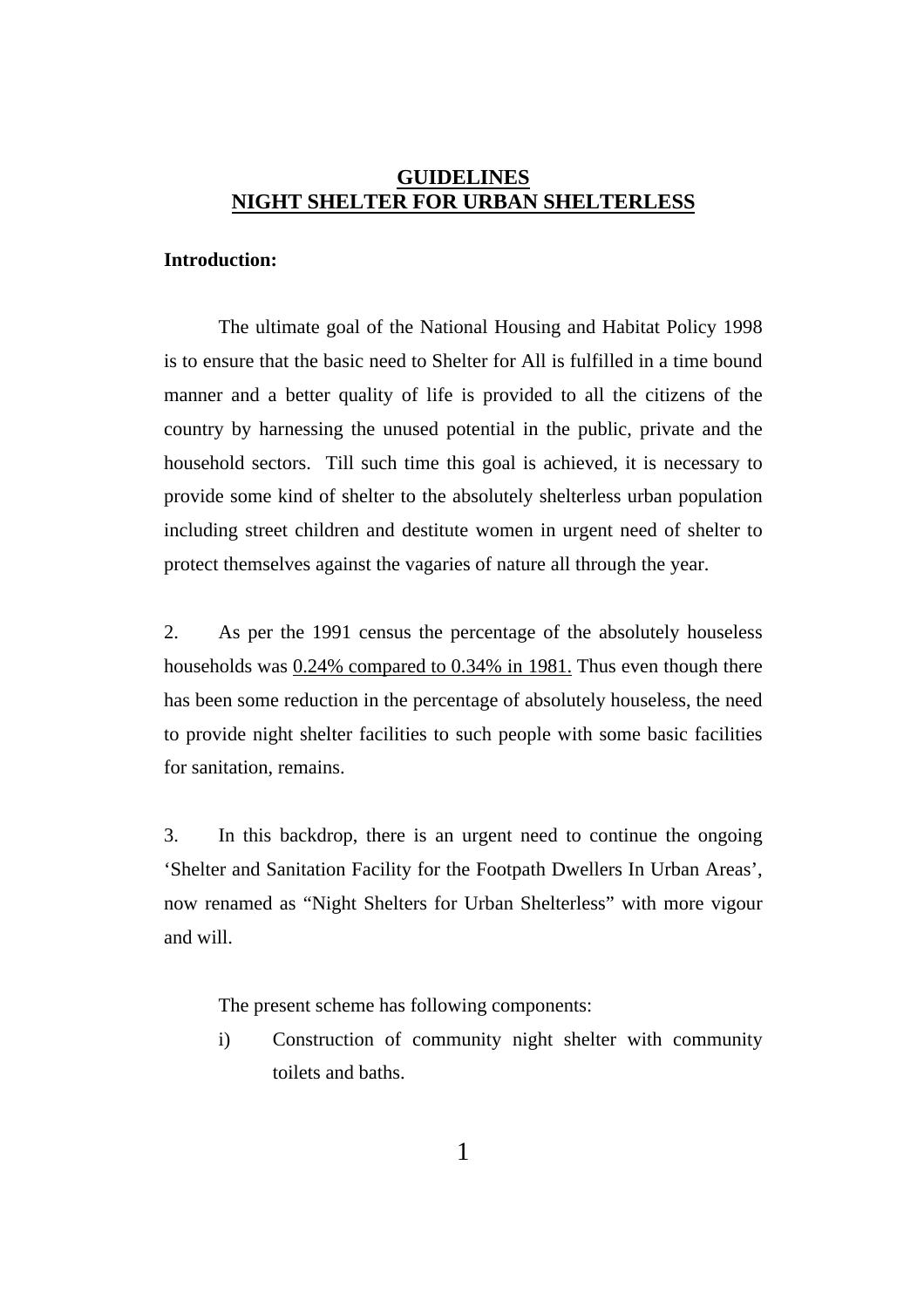ii) Construction only of community pay and use toilets/baths for homeless.

The scheme primarily caters to the needs of urban footpath dwellers as assessed by State Governments.

4. In the light of experience of working of the scheme and the practical problems faced by implementing agencies, it has become necessary to modify the guidelines of the scheme so as to make it more practicable and viable.

## **5. Modified Scheme:**

**The modified scheme will now be limited to construction of composite night shelters with toilets and baths for urban shelterless. These would be in the nature of dormitories / halls with plain floors to be used for sleeping at night and for other social purpose during the day time e.g. health care centre, training for self employment, adult education, etc. The remunerative elements and provision for proper maintenance would continue to remain a part of the scheme.**

The implementing agencies including Urban Local Bodies, nongovernment organisations (NGOs) and Community based organisation (CBOs), charitable institutions, **public sector undertakings engaged in construction work** will identify suitable sites for the projects, based on actual need for night shelter and formulate projects for financial assistance from the Government. The role of various agencies in this regard is specified in para 6 below.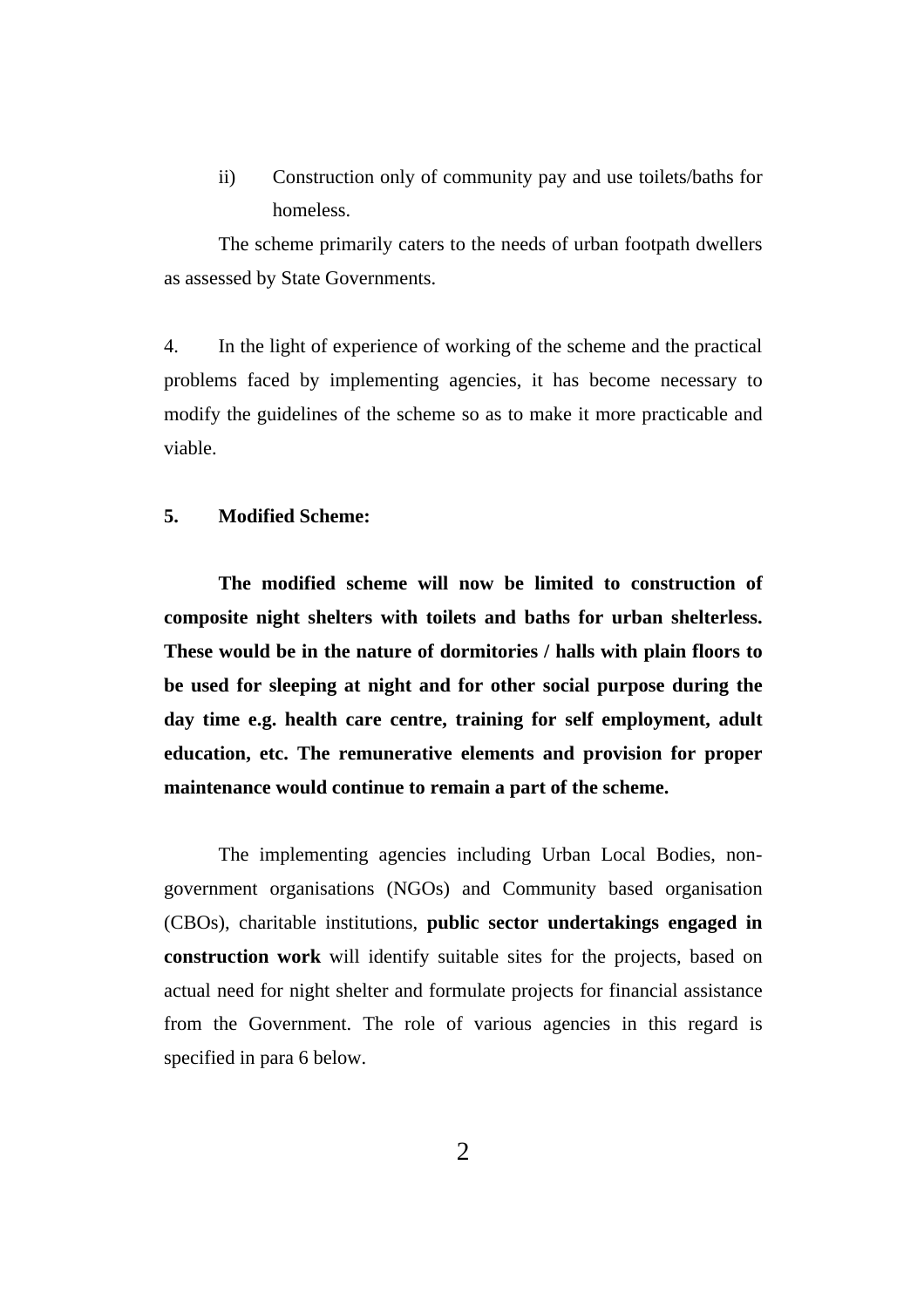These components can be made a part of a commercial / remunerative complex or civic infrastructure.

# 6. **Modality of operations and implementing agencies:**

The projects under this scheme will be formulated, constructed and operated by the municipal bodies or agencies identified by the State Government or local bodies. Apart from this, Building Centres, **public sector undertakings**, NGOs, CBOs charitable institutions, etc. may also be involved in project formulation, execution and / or management of the shelters as per requirements.

To make the night shelters self supporting, commercial use through shops, godowns on the ground floor of such complexes would be allowed. Existing commercial structures would be renovated to create such integrated units or an additional floor would be constructed over them to function as a night shelter. The night shelters would be used in the day time to provide training for self employment programmes as envisaged under urban poverty alleviation programmes of the Government or for providing health services to the poor during day time or be put to other appropriate social use, for example child / adult education.

## 7. **Project Appraisal, Survey and identification:**

The project appraisal will be done by a Central Sanctioning Committee under the Chairmanship of Joint Secretary (Housing), Ministry of Urban Development & P.A. and have representatives of HUDCO, Central P.W.D., HPL, etc. Financing and overall monitoring of the scheme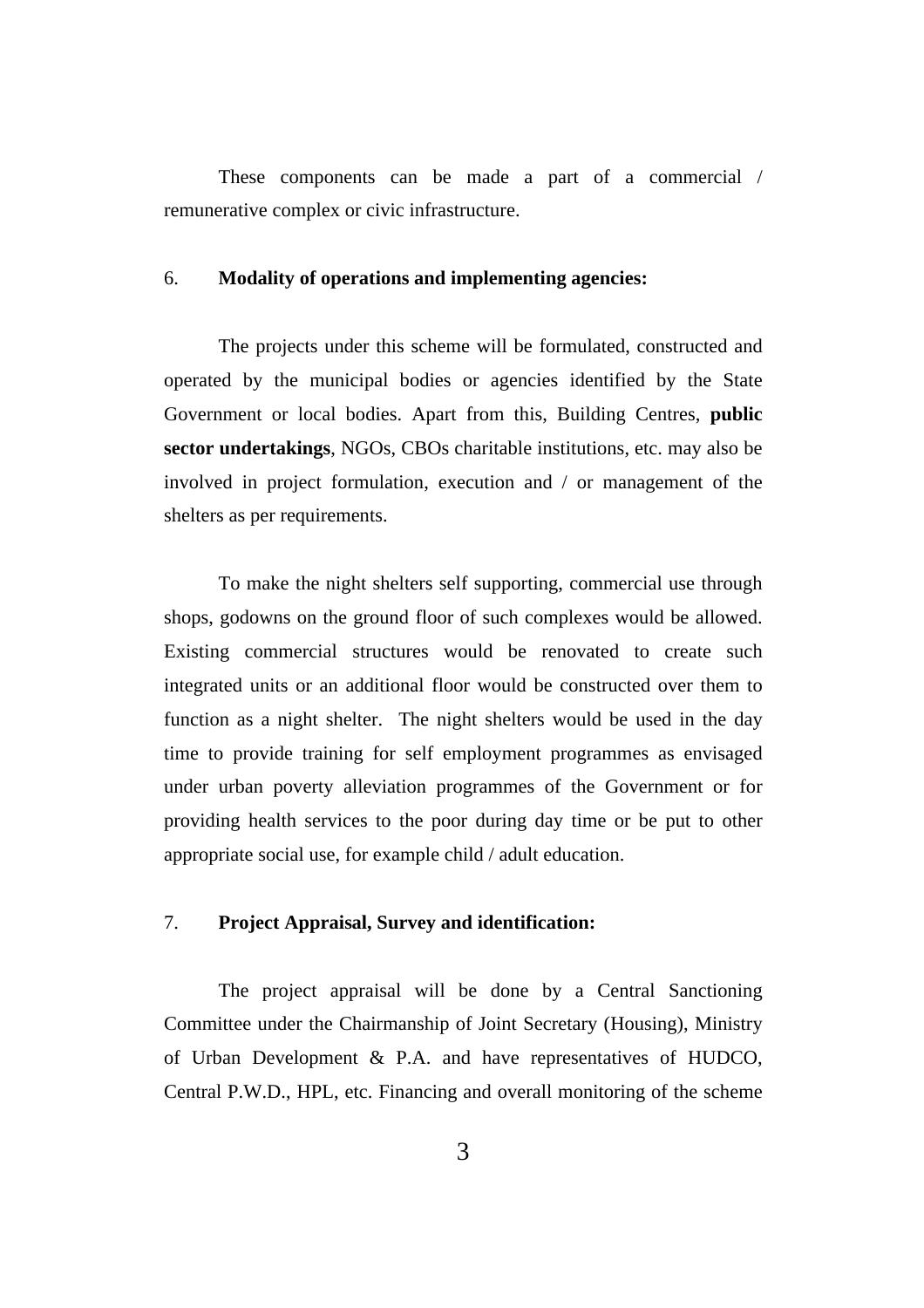will continue to be done by Ministry of Urban Development and Poverty Alleviation.

Systematic surveys would be undertaken in cities/towns by the local/municipal bodies so as to assess accurately the need for night shelters at suitable locations say railway stations, bus stands, religious shrines, tourist spots, government hospitals, busy commercial areas etc. As far as possible, the sites will be so identified, so as to ensure maximum convenience to the beneficiaries. While undertaking the survey and identifying beneficiaries, implementing agencies should involve elected representatives of the people viz. MP, MLA, Municipal Councilors, etc.

| Central             | Central Government would provide subsidy<br>for                     |
|---------------------|---------------------------------------------------------------------|
| Government          | construction of composite night shelters $\omega$ 50% of the        |
|                     | cost of construction subject to the cost ceiling of Rs.             |
|                     | 20,000/- per bed for Night Shelter. Balance would be loan           |
|                     | from HUDCO or any other organisation $\ell$ institution or          |
|                     | own contribution of the agency. There will be no ceiling            |
|                     | on the amount of loan, if sought by the agency.                     |
| State Governments / | To provide land $\ell$ site $\ell$ existing building for renovation |
| implementing        | and undertake maintenance of the shelters fully. Land /             |
| agencies            | site would be provided by the State Governments or the              |
|                     | urban local bodies / other implementing agencies. In                |
|                     | case suitable land needs to be acquired, HUDCO would                |
|                     | provide loans for land acquisition.                                 |

#### 8. **Financing Pattern:**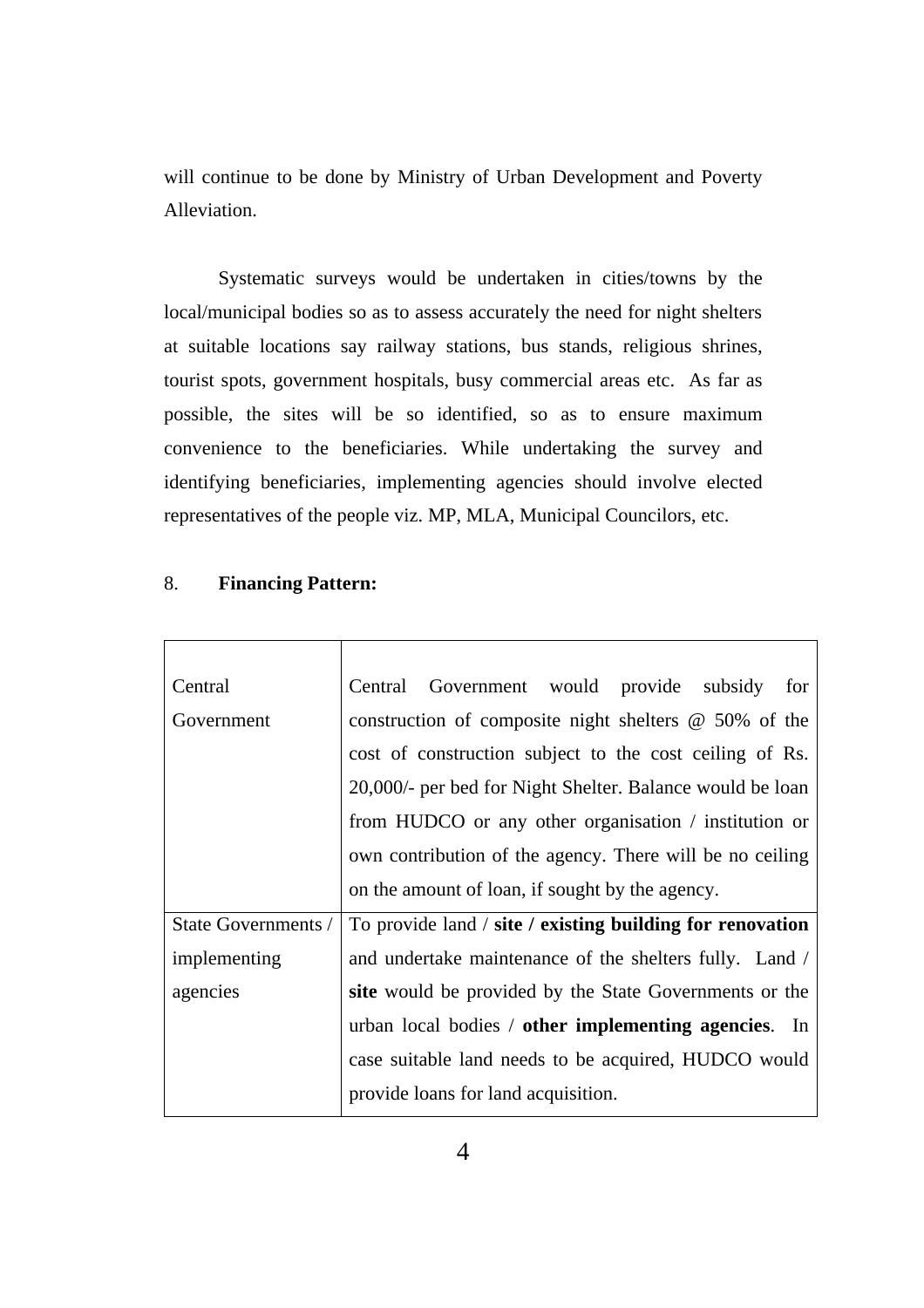The Building Centres, **public sector undertakings engaged in construction work,** NGOs, CBOs and voluntary/charitable institutions or clubs recommended by the concerned State Governments may also come up with the proposals to construct/manage night shelters. In these cases also the financing pattern would be as indicated above. State Government may provide land / site if such Building Centre, undertaking / NGO/CBO is not in possession of adequate land. The implementing agencies i.e. local bodies, NGOs, etc. will undertake in writing that they clearly accept the responsibility for running the night shelter. The municipal authorities would pass a resolution to this effect if need be. HUDCO or the loaning agencies would ensure that the implementing agencies have made proper arrangement for maintenance while scrutinizing the schemes for sanction of loan assistance.

#### 9. **Project Implementation and Monitoring**:

As already stated, the project formulation and implementation will be done by public sector undertakings engaged in civil construction work, local bodies as well as NGOs, CBOs, etc. HUDCO would collect progress reports from these agencies, consolidate them and send them to the Ministry. The State administrative department for local bodies would be the principal coordinating agency at the State level, which will ensure smooth implementation of the programme.

At the national level, Ministry of Urban Development and Poverty Alleviation would be the nodal authority for laying down guidelines and release of funds to the implementing agencies after the project appraisal by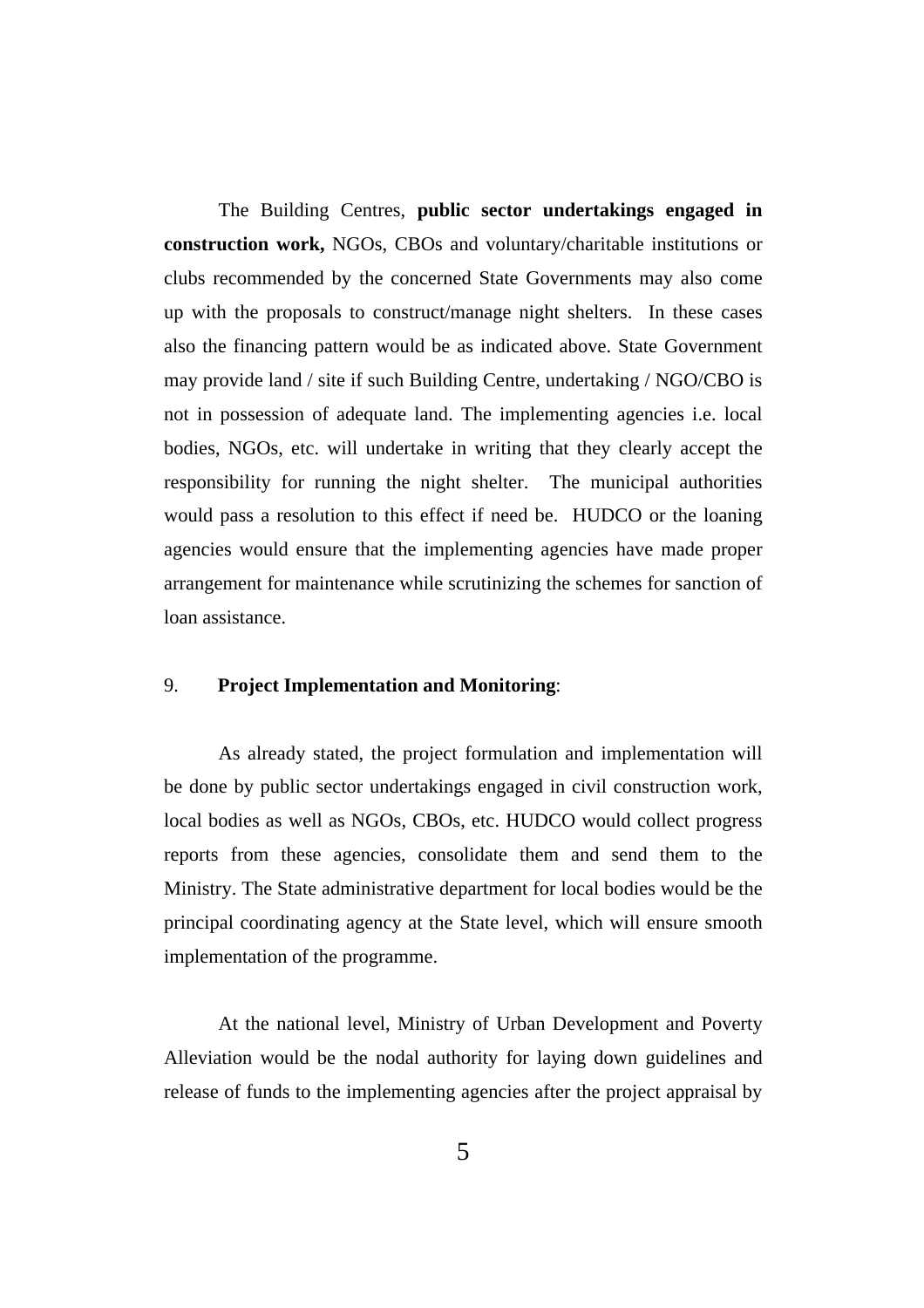the Sanctioning Committee. The Ministry of Urban Development and Poverty Alleviation will undertake concurrent monitoring in the prescribed proformae, which will be submitted by the State Municipal Affairs Department at such interval as prescribed by this Ministry. Periodical inspection of the sanctioned as well as completed projects will be ensured by Ministry of Urban Development and Poverty Alleviation through HUDCO.

#### 10. **Project Accounting:**

**The implementing agencies would ensure having separate project account for each of the project sanctioned under the scheme. Central subsidy would be actually released after verification of the opening of a separate project account and credit of State / agency's share therein as also availability of land / site / infrastructure by the State Government.**

#### 11. **Maintenance and management of completed projects:**

All the assets created under this scheme will be constructed, managed and maintained by the implementing agencies. The facilities may be provided for use to the urban shelterless on nominal payment to be fixed by the State Government based on local conditions.

The addition of remunerative component would help the implementing agencies to recover the maintenance cost to some extent. As such, these may be encouraged to the maximum possible extent. Simultaneously, the structures created under one scheme of the